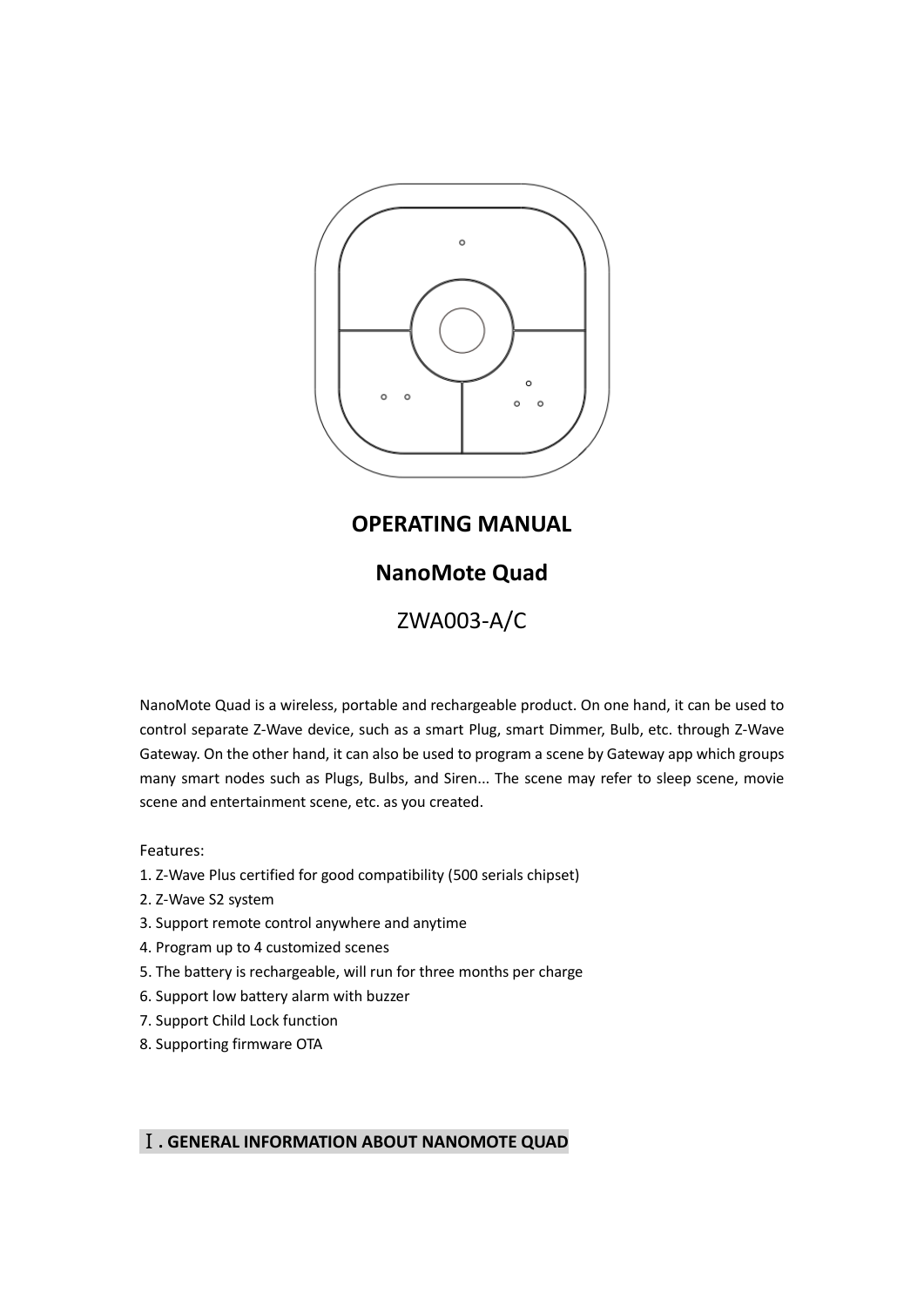## **1. Product layout**



- means Button 1 •• means Button 2
- ∴means Button 3 omeans Button 4

## **2. Specifications**

| Power supply:            | 1 x LIR2450 3.6V Battery                                                          |  |
|--------------------------|-----------------------------------------------------------------------------------|--|
| Storage environment:     | $-10^{\circ}$ C $-50^{\circ}$ C<br>0%-85%                                         |  |
| Operational temperature: | $0-40^\circ$ C                                                                    |  |
| Radio protocol:          | Z-Wave                                                                            |  |
| Radio frequency:         | 868.42MHz (EU)<br>908.42MHz (US)<br>921.42MHz(ANZ)                                |  |
| Range:                   | More than 100m outdoors<br>About 30m indoors (depending<br>on building materials) |  |
| Dimensions:              | 50*50*14.5MM                                                                      |  |
| Working current:         | 36mA                                                                              |  |
| Standby current:         | 2.5 <sub>u</sub> A                                                                |  |

# Ⅱ**. INSTALLATION**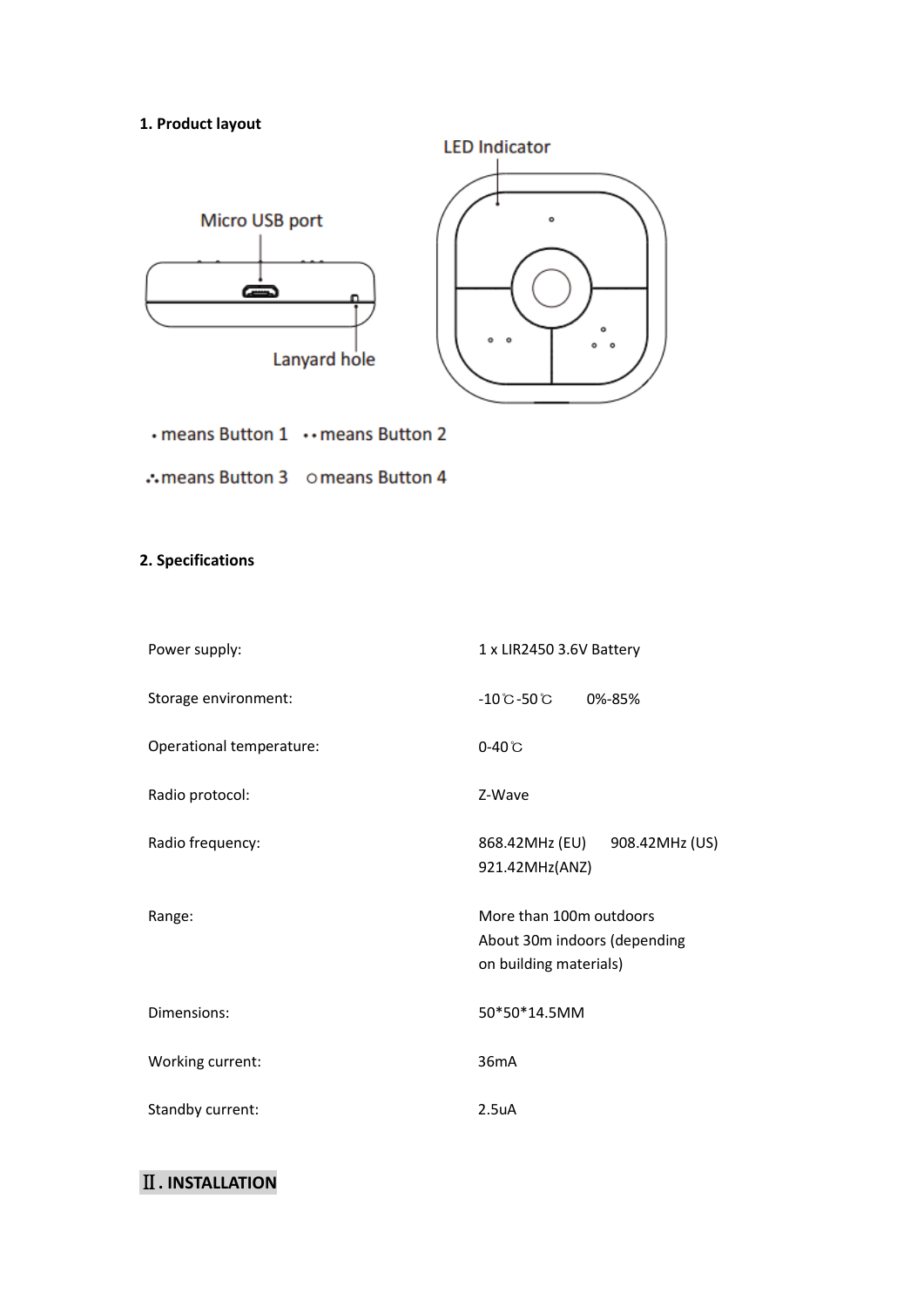Open the cover



Insert your battery and close the cover



## Ⅲ**. Z-WAVE NETWORK INCLUSION**

NanoMote Quad can be included and operated in any Z-Wave network with other Z-Wave certified devices from other manufacturers and/or other applications. All non-battery operated nodes within the network will act as repeaters regardless of vendor to increase reliability of the network.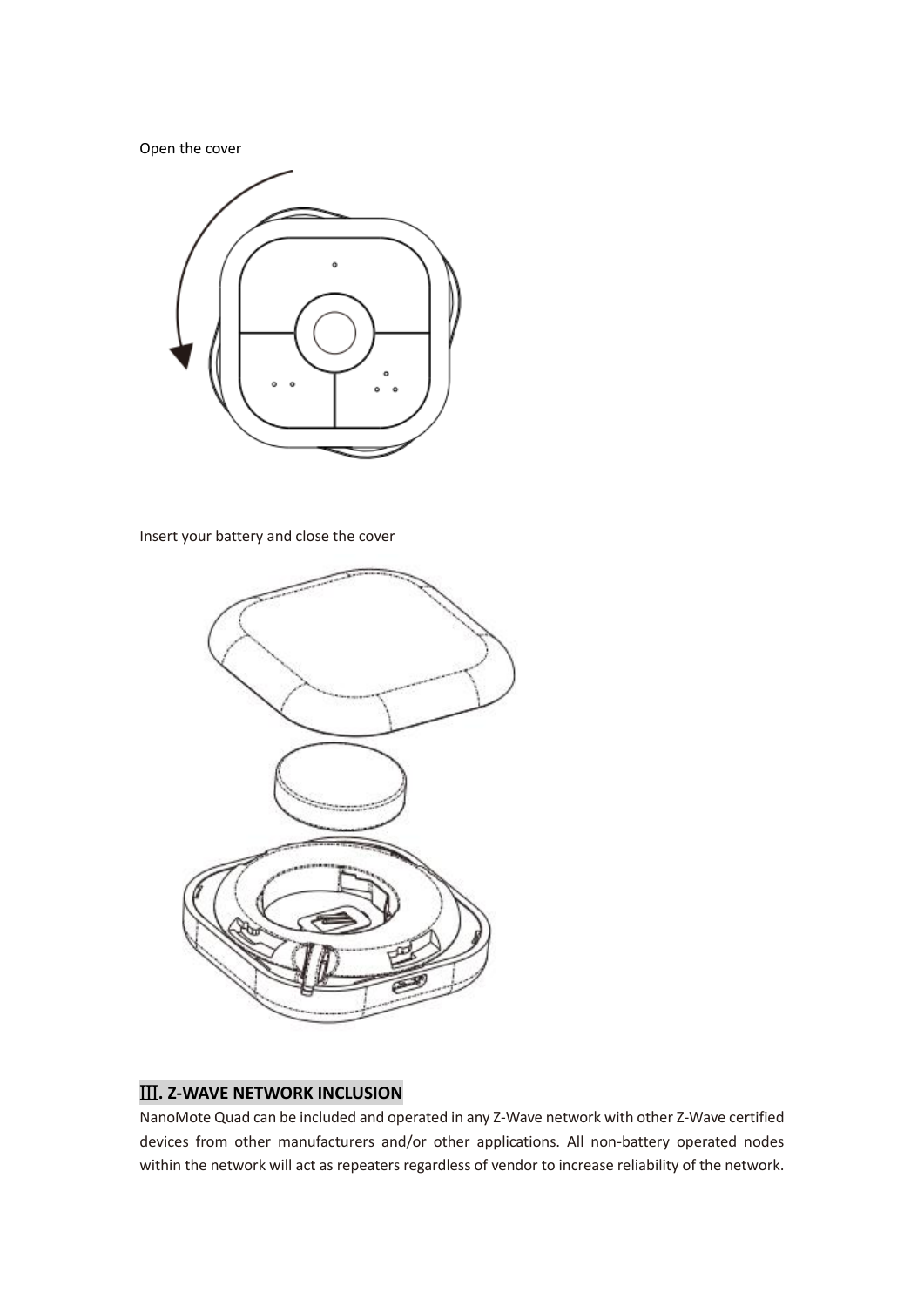- 1. Insert the LIR2450 battery.
- 2. Place the device within the direct range of your Z-Wave controller.
- 3. Set the main controller's adding mode (see the controller's manual).
- 4. Double click the button quickly, the LED indicator should blink fast.
- 5. Wait for the adding process to end.
- 6. Successful adding will be confirmed by the Z-Wave controller's message.



#### **TIP:**

If you want your NanoMote Quad to be a security device that use secure/encrypted message to communicate in a Z-Wave network, then a security enabled Z-Wave controller is needed.

## Ⅳ**. Z-WAVE NETWORK EXCLUSION**

To remove the NanoMote Quad from the Z-Wave network:

- 1. Insert the LIR2450 battery.
- 2. Place the device within the direct range of your Z-Wave controller.
- 3. Set the main controller remove mode (see the controller's manual).
- 4. Double click the button quickly, the LED indicator should blink fast.
- 5. Wait for the removing process to end.
- 6. Successful adding will be confirmed by the Z-Wave controller's message.

## **V .Security features of NanoMote Quad in Z-Wave network**

- 7. The following is a list of supported command classes:
- 8. 1.The node info frame supports:

| COMMAND CLASS ZWAVEPLUS INFO    | V2             |
|---------------------------------|----------------|
| COMMAND CLASS SECURITY          | V <sub>1</sub> |
| COMMAND CLASS SECURITY 2        | V <sub>1</sub> |
| COMMAND CLASS TRANSPORT SERVICE | V <sub>2</sub> |

### 2. Security Command Supported Report Frame:

| COMMAND CLASS VERSION               | V <sub>2</sub> |
|-------------------------------------|----------------|
| COMMAND CLASS MANUFACTURER SPECIFIC | V <sub>2</sub> |
| COMMAND CLASS ASSOCIATION GRP INFO  | V <sub>1</sub> |
| COMMAND CLASS ASSOCIATION           | V <sub>2</sub> |
| COMMAND CLASS BATTERY               | V <sub>1</sub> |
| COMMAND CLASS WAKE UP               | V <sub>2</sub> |
| COMMAND CLASS POWERLEVEL            | V <sub>1</sub> |
| COMMAND CLASS CONFIGURATION         | V <sub>1</sub> |
| COMMAND CLASS SUPERVISION           | V <sub>1</sub> |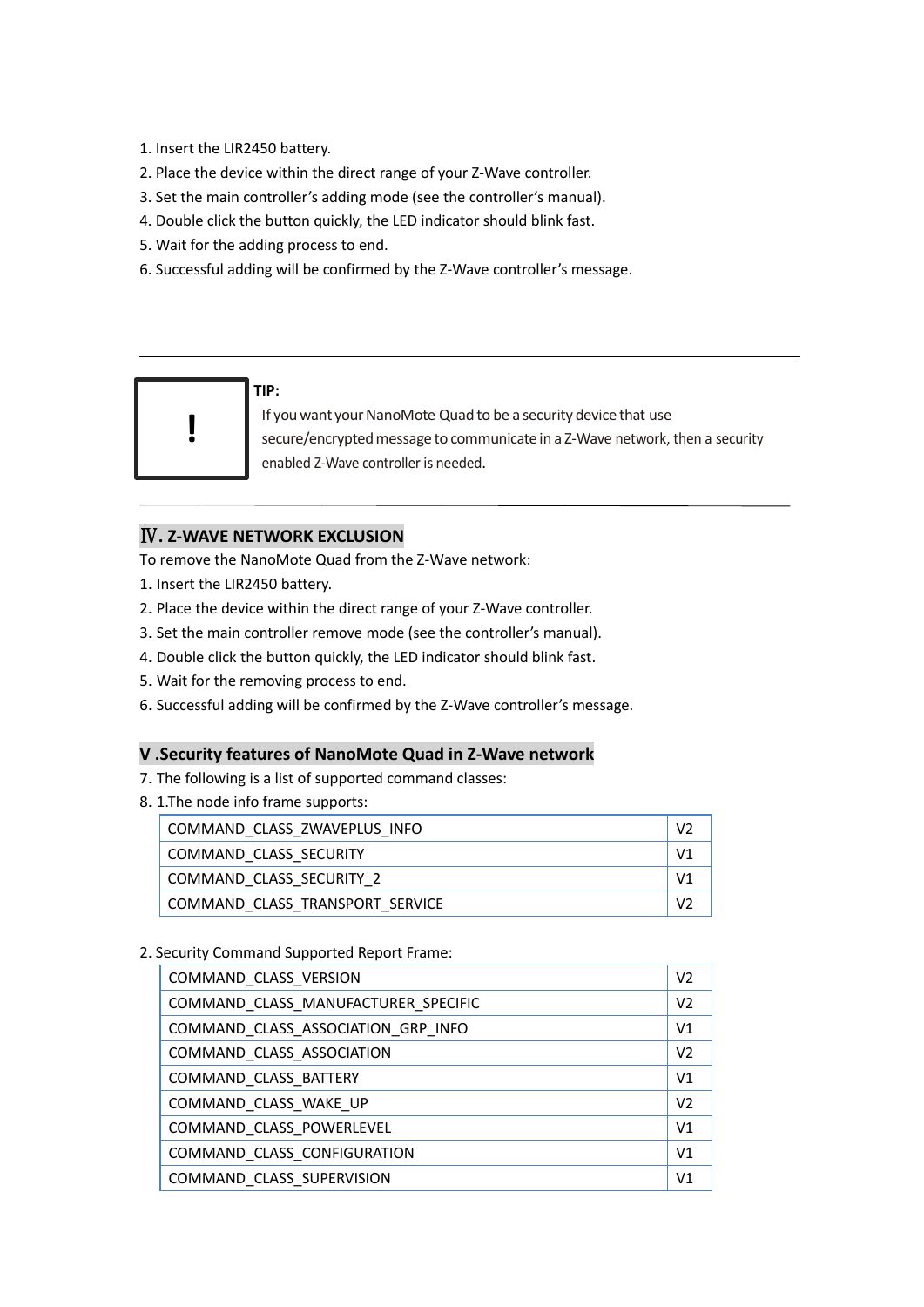| COMMAND CLASS FIRMWARE UPDATE MD   | V3             |
|------------------------------------|----------------|
| COMMAND CLASS DEVICE RESET LOCALLY | V1             |
| COMMAND CLASS CENTRAL SCENE        | V3             |
| COMMAND CLASS MARK                 | V <sub>1</sub> |
| COMMAND CLASS SWITCH MULTILEVEL    | V <sub>2</sub> |

## **VI. LOW BATTERY ALARM FUNCTION**

NanoMote Quad will send battery report to the lifeline group when button is triggered during the sleep mode. If the battery level of the NanoMote Quad is less than 20%, the NanoMote Quad will send a low battery alarm to the main controller.

## **VII. WAKE UP**

Pressing and holding button for 5 seconds and then release so the NanoMote Quad will wake up itself and send wake-up notification out to Z-Wave Controller. After that, it can be operated to update parameters, OTA, and detect battery level etc.

## **VIII. CHILD LOCK FUNCTION**

Child Lock function. If enable the Child Lock function, the LED indicator will not be on when press down the button. To switch on/off the Child Lock function, please press and hold the button for 10 seconds, the LED indicator will be solid on in red. Then release the button, the LED indicator will be continuously stay in red for 2 seconds. During this 2 seconds, please click the button once, the LED light will be blink fast in red for 2 seconds.

### **IX. TESTING Z-WAVE NETWORK RANGE**

Press and hold the button for 15 seconds, the LED light will be solid on in purple. Then release the button, the LED light will be stay in purple for 2 seconds, during this 2 seconds, please click the button once, it will start to test the Z-Wave network range and LED light will blink fast in purple. After finish the test, if the LED light is in green, it refers to strong signal; if in blue, it refers to medium signal, and if in red, it refers to weak signal or no signal.



#### **TIP:**

This function works only when NanoMote Quad has been included into a Z-Wave network. **!**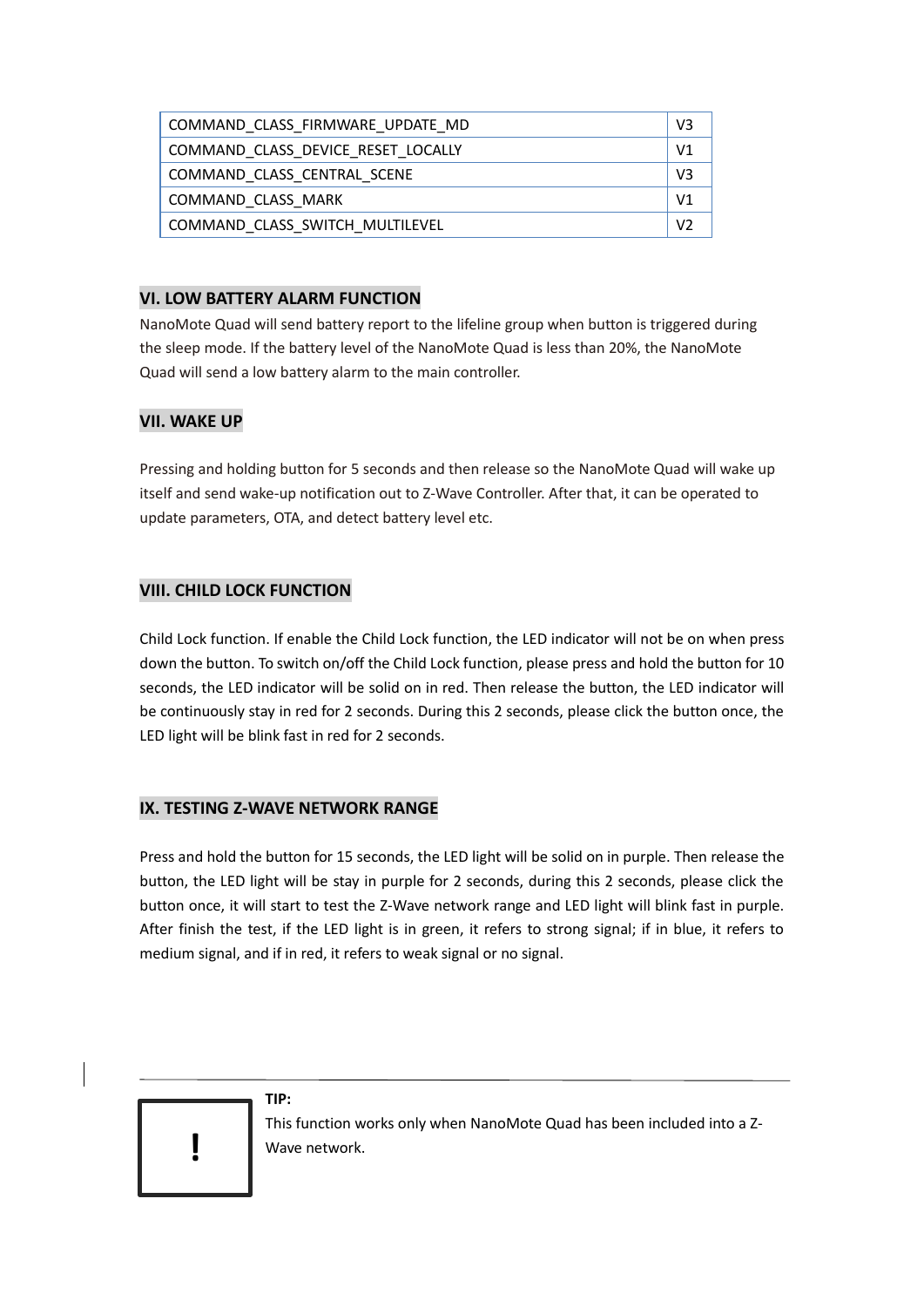## X**. RESET NANOMOTE QUAD**

Reset procedure clears the NanoMote Quad's memory, including Z-Wave network information. To reset NanoMote Quad:

Press and hold the button for 20 seconds, the LED light will be solid on in red. Then release the button, the LED light will be stay in red for 2 seconds, during this 2 seconds, please click the button once, it will start to restore factory default. At the same time, the LED light will be solid on in colorful for 15 seconds. Then Sending Device Reset locally notification to the controller.

#### **NOTE:**

 Use this procedure only in the event that the network primary controller is or otherwise inoperable.

### **XI. BATTERY CHARGING**

 $\overline{a}$ 

NanoMote Quad has an internal rechargeable battery that will run for three months under the normal use condition. The charger's output should be a micro USB terminal with the specification of output DC 5V.The LED color is red during the charging process, and it will turn to green if the charging is finished.

### **Ⅻ. BASIC COMMAND**

There is no relevant commands are available for mapping.

### **ⅩⅢ. BATTERY COMMAND**

NanoMote Quad will send battery report to the lifeline group when Button is triggered during the sleep mode. If the battery level of the Scene Controller is less than 20%, the Scene Controller will beep 3 times when the button is pressed.

## **ⅩⅣ. ASSOCIATION**

Association allows the NanoMote Quad to control another Z-wave device directly, such as Smart Switch, Smart Dimmer, etc. NanoMote Quad supports three association groupings, every group relates to a specific button action. View details in the follow section of "XI. BUTTON FUNCTION".

Group 1 allows NanoMote Quad sends central scene notification command and battery report command when any button is triggered. Details shown as the below diagram 1.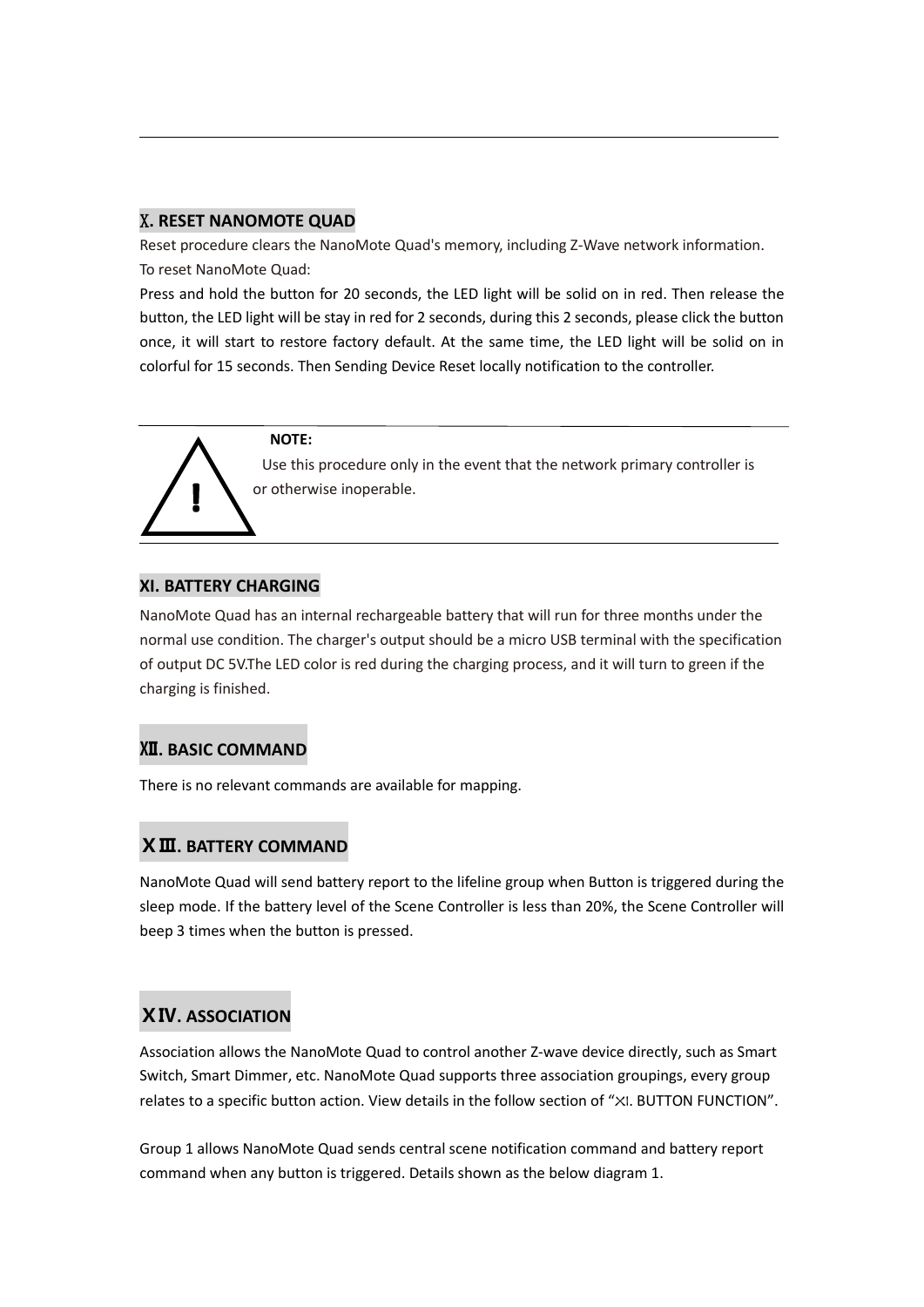Group 2 allows NanoMote Quad sends basic set command when the button 1 is triggered.

Group 3 allows NanoMote Quad sends switch multilevel set, multilevel start level change and multilevel stop level change command when the button 1 is triggered.

Group 4 allows NanoMote Quad sends basic set command when the button 2 is triggered.

Group 5 allows NanoMote Quad sends switch multilevel set, multilevel start level change and multilevel stop level change command when the button 2 is triggered.

Group 6 allows NanoMote Quad sends basic set command when the button 3 is triggered.

Group 7 allows NanoMote Quad sends switch multilevel set, multilevel start level change and multilevel stop level change command when the button 3 is triggered.

Group 8 allows NanoMote Quad sends basic set command when the button 4 is triggered.

Group 9 allows NanoMote Quad sends switch multilevel set, multilevel start level change and multilevel stop level change command when the button 4 is triggered. Details shown as the below diagram 2

Diagram 1:

| <b>Button ID</b> |  |  |
|------------------|--|--|
| Scene Number     |  |  |

Diagram 2: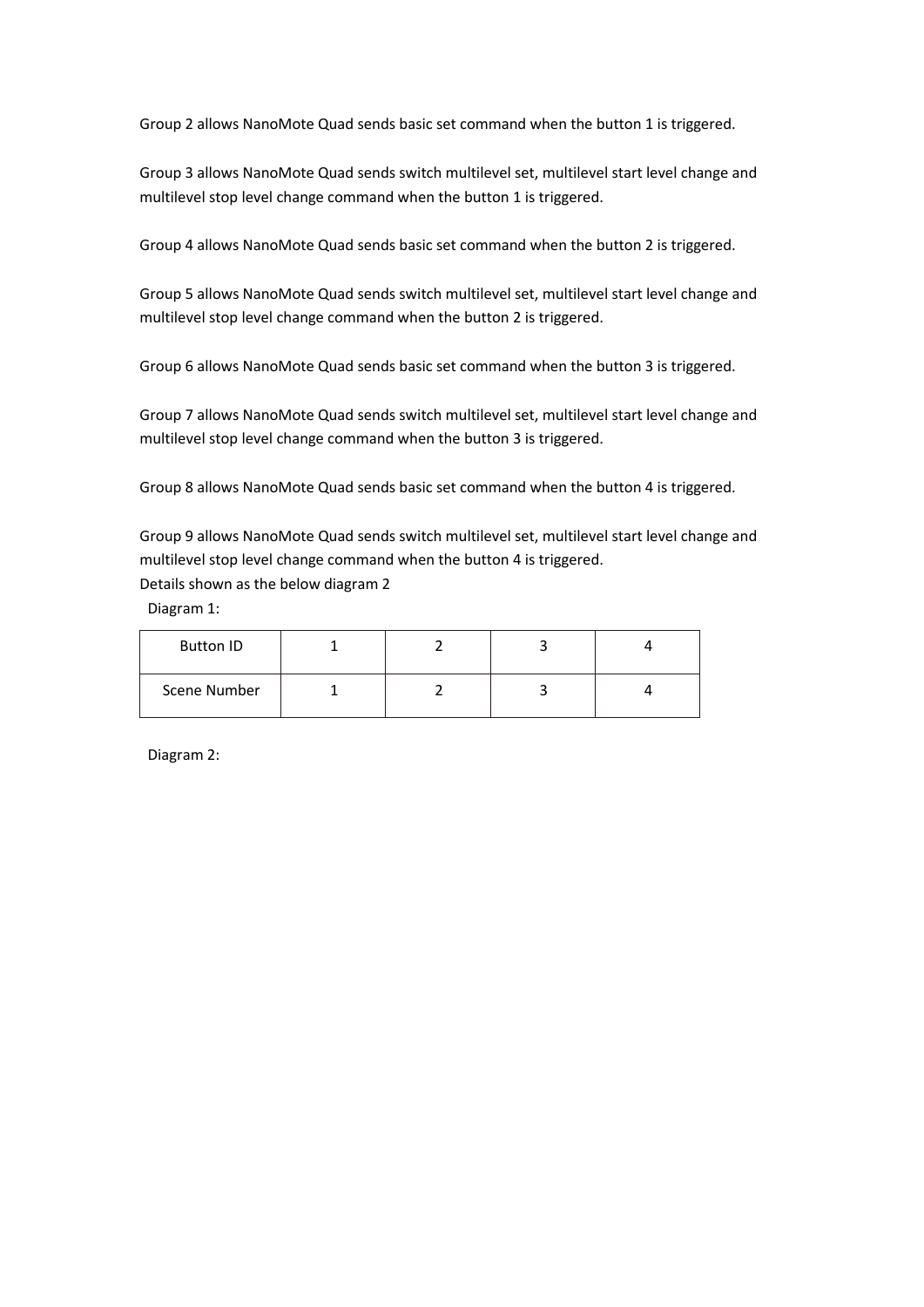| <b>Button ID</b> | Group ID       | Action & notification                                  |
|------------------|----------------|--------------------------------------------------------|
| Any button       | 1              | Press: Central scene notification (Key Attributes=0)   |
|                  |                | Hold: Central scene notification (Key Attributes=2)    |
|                  |                | Release: Central scene notification (Key Attributes=1) |
| Button 1         | $\overline{2}$ | Press: Basic Set                                       |
|                  |                | Hold: Reserve                                          |
|                  |                | Release: Reserve                                       |
|                  | 3              | Press: Switch multilevel set                           |
|                  |                | Hold: Multilevel start level change                    |
|                  |                | Release: Multilevel stop level change                  |
| <b>Button 2</b>  | 4              | Press: Basic Set                                       |
|                  |                | Hold: Reserve                                          |
|                  |                | Release: Reserve                                       |
|                  | 5              | Press: Switch multilevel set                           |
|                  |                | Hold: Multilevel start level change                    |
|                  |                | Release: Multilevel stop level change                  |
| <b>Button 3</b>  | 6              | Press: Basic Set                                       |
|                  |                | Hold: Reserve                                          |
|                  |                | Release: Reserve                                       |
|                  | $\overline{7}$ | Press: Switch multilevel set                           |
|                  |                | Hold: Multilevel start level change                    |
|                  |                | Release: Multilevel stop level change                  |
| Button 4         | 8              | Press: Basic Set                                       |
|                  |                | Hold: Reserve                                          |
|                  |                | Release: Reserve                                       |
|                  | 9              | Press: Switch multilevel set                           |
|                  |                | Hold: Multilevel start level change                    |
|                  |                | Release: Multilevel stop level change                  |



## **XV. BUTTON FUNCTION**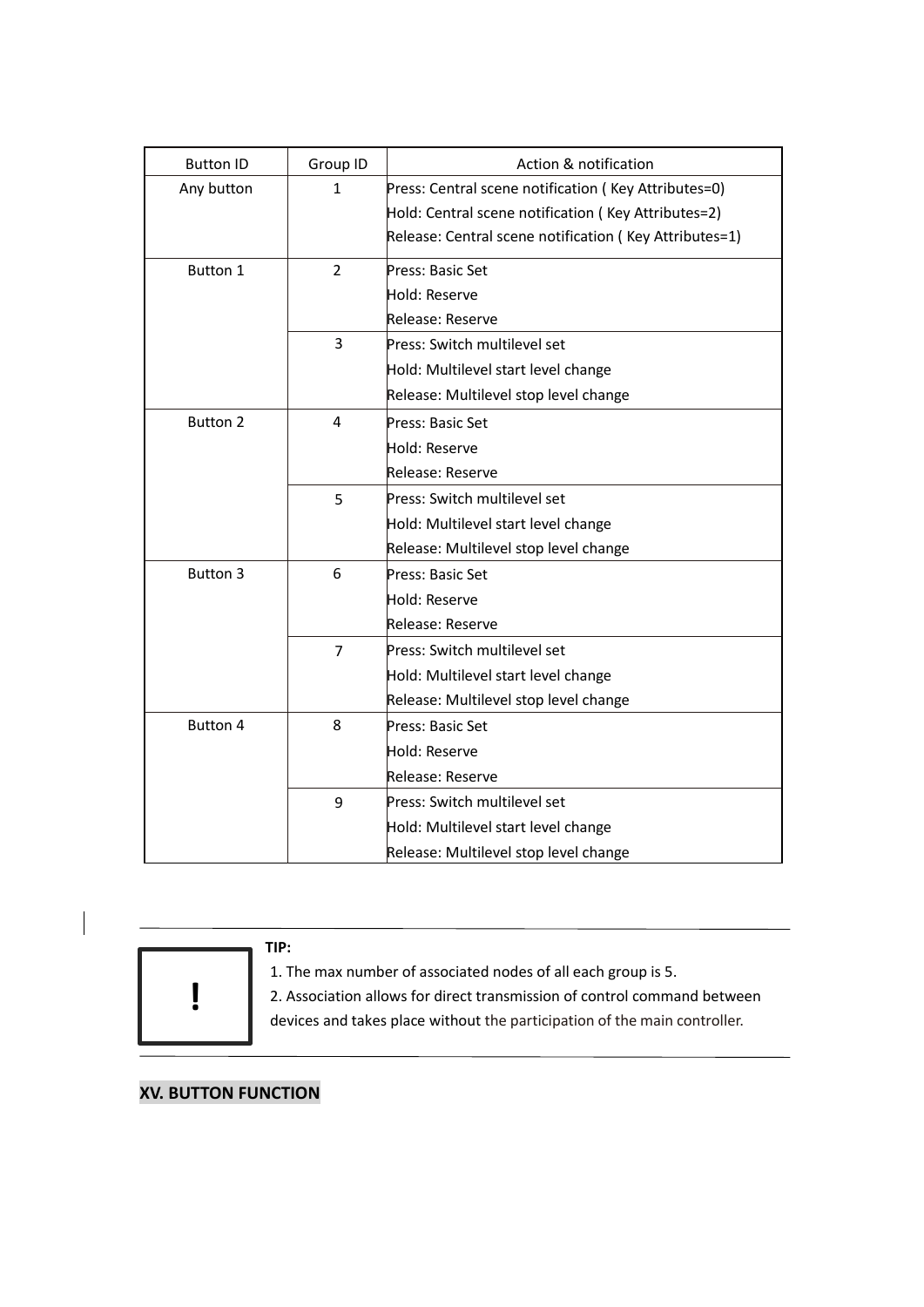NanoMote Quad offers three button action types, including short press, press and hold, release.

Short press allows NanoMote Quad sends: Central scene notification commands to the associated nodes. Basic set command to the associated nodes. Switch multilevel set command to the associated nodes.

Press and Hold (more than 2 seconds) allows NanoMote Quad sends: Central scene notification command to the associated nodes. Multilevel start level change command to the associated nodes.

Release allows NanoMote Quad sends: Central scene notification command to the associated nodes. Multilevel stop level change command to the associated nodes.

### **XVI. ADVANCED CONFIGURATION**

NanoMote Quad offers a wide variety of advanced configuration settings. Below parameters can be accessed from main controllers configuration interface.

**Parameter No.32 Level of low battery.** Available settings: **10-50 (10% - 50%)**  Default setting: **20 (20%)** Parameter size: **1[byte]**

## **Parameter No.41 Enable send central scene notification.**

**0** - Disable. **1** – Enable. Default setting: **1** Parameter size: **1[byte]**

**Parameter No.42 Setting the duration value of the command switch multilevel.**

Available settings: **0-255** Default setting: **255** Parameter size: **1[byte]**

#### Parameter No.43 Enable/disable the buzzer alarm when battery is running low.